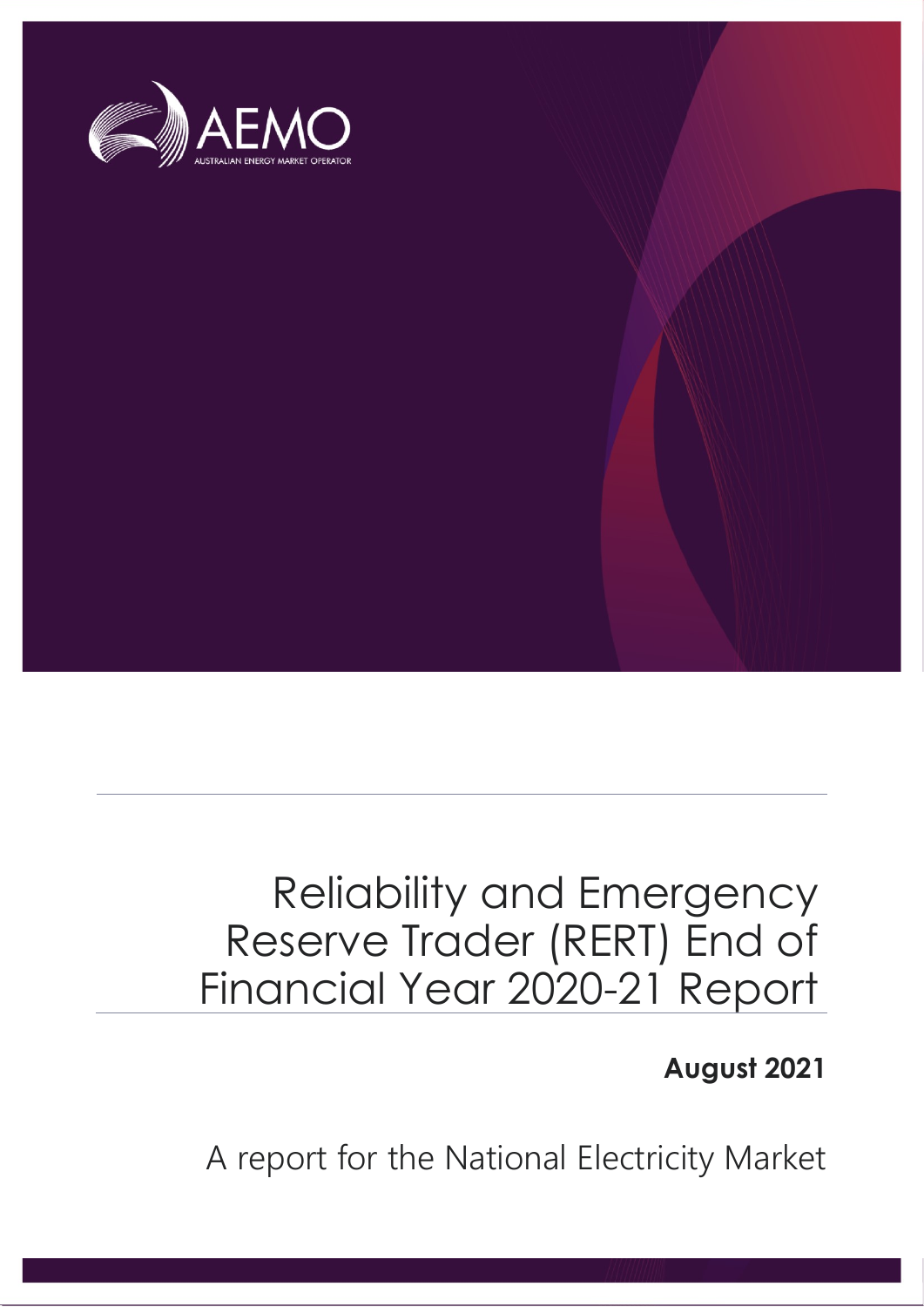# **Important notice**

### **PURPOSE**

AEMO publishes the Reliability and Emergency Reserve Trader (RERT) End of Financial Year Report under clause 3.20.6 of the National Electricity Rules.

#### **DISCLAIMER**

This document or the information in it may be subsequently updated or amended. This document does not constitute legal or business advice, and should not be relied on as a substitute for obtaining detailed advice about the National Electricity Law, the National Electricity Rules, or any other applicable laws, procedures or policies. AEMO has made every reasonable effort to ensure the quality of the information in this document but cannot guarantee its accuracy or completeness.

Accordingly, to the maximum extent permitted by law, AEMO and its officers, employees and consultants involved in the preparation of this document:

- make no representation or warranty, express or implied, as to the currency, accuracy, reliability or completeness of the information in this document; and
- are not liable (whether by reason of negligence or otherwise) for any statements or representations in this document, or any omissions from it, or for any use or reliance on the information in it.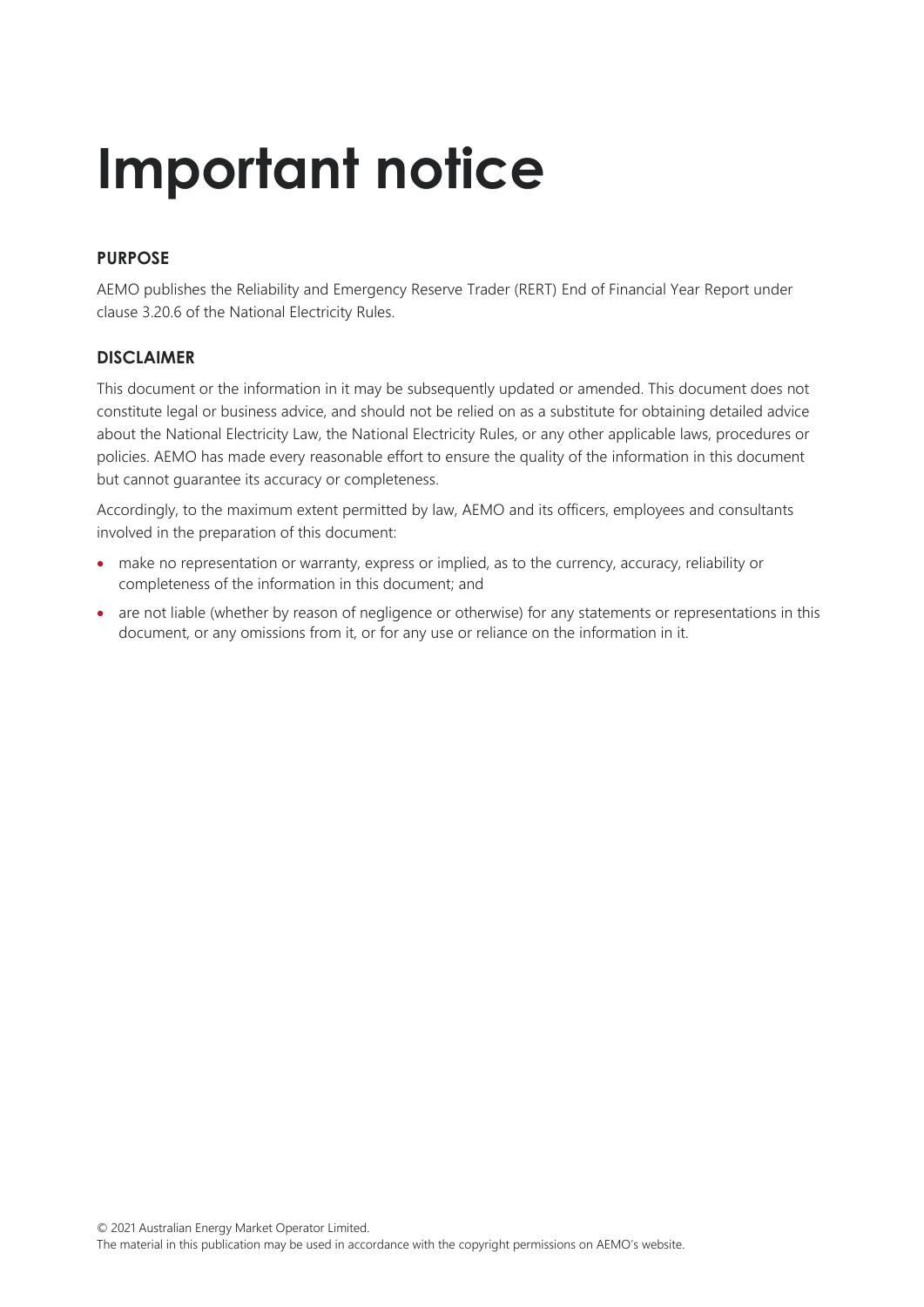# **Contents**

| $\mathbf{1}$ .  | RERT 2020-21 end of financial year reporting |  |
|-----------------|----------------------------------------------|--|
| 1.1             | Summary of RERT activity                     |  |
| 12 <sup>1</sup> | Cost of RERT in 2020-21                      |  |

## **Tables**

| Table 1 | Costs associated with exercising RERT in 2020-21 |  |
|---------|--------------------------------------------------|--|
| Table 2 | Total regional RERT costs in 2020-21             |  |
| Table 3 | Estimated avoided cost of load shedding          |  |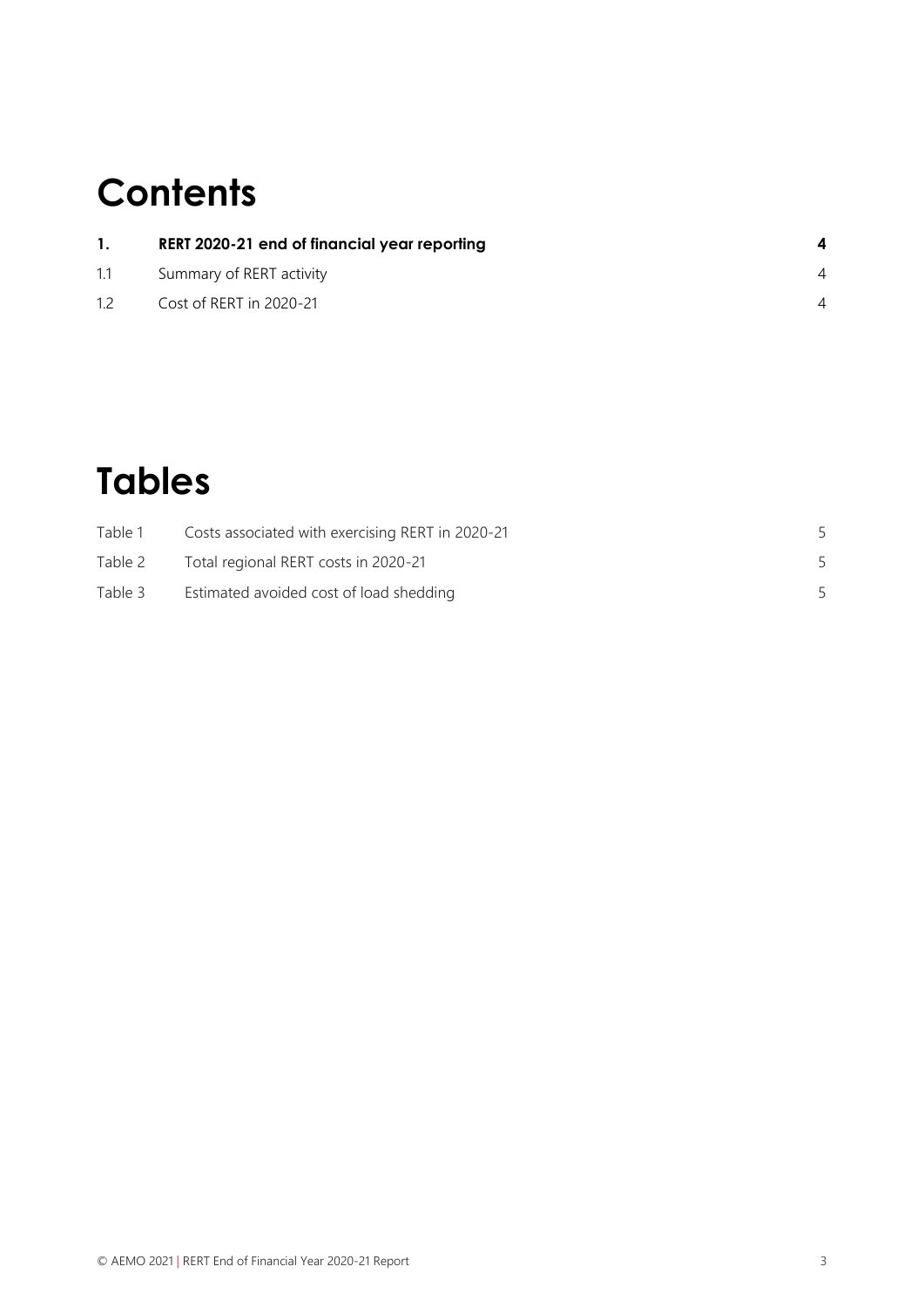# <span id="page-3-0"></span>**1. RERT 2020-21 end of financial year reporting**

This section addresses AEMO's Reliability and Emergency Reserve Trader (RERT) end of financial year reporting requirements for 2020-21, as required under clause 3.20.6 (g) of the National Electricity Rules  $(NER)^1$ .

### <span id="page-3-1"></span>1.1 Summary of RERT activity

#### 1.1.1 Reserves contracted

AEMO entered into the following RERT contracts during 2020-21:

- Thursday 17 December 2020 AEMO contracted 38 megawatts (MW) of Short Notice Reserve in New South Wales, with a term duration of 1 hour 10 minutes.
- Tuesday 25 May 2021 AEMO contracted 15 MW of Short Notice Reserve in Queensland, with a term duration of 2 hours 45 minutes.
- AEMO did not enter into any Long Notice or Interim Reserve contracts in 2020-21 financial year.

#### 1.1.2 Reserves activated

AEMO activated RERT on the following occasions during 2020-21.

#### **Thursday 17 December 2020**

AEMO activated RERT in New South Wales from 1720 hrs to 1830 hrs, in response to a forecast Lack of Reserve 2 (LOR 2) condition.

AEMO activated one contract with a total capacity of 38 MW and volume of 44.33 megawatt hours (MWh). An additional 40 MW of RERT capacity was pre-activated but not activated.

The total cost of exercising RERT<sup>2</sup> on 17 December 2020 was \$200,570.

#### **Tuesday 25 May 2021**

AEMO activated RERT in Queensland from 1700 hrs to 1945 hrs, in response to an actual LOR 2 condition.

AEMO activated two contracts with a total capacity of 15 MW and volume of 39.25 MWh.

<span id="page-3-2"></span>The total cost of exercising RERT on 25 May 2021 was \$461,017.98.

## 1.2 Cost of RERT in 2020-21

Table 1 shows a breakdown of the costs associated with exercising RERT in 2020-21. The total cost for each event includes pre-activation, activation, and intervention costs. Please note that the costs detailed below represent the final settlement statements for RERT costs in 2020-21; all payments will be finalised by the 20

<sup>&</sup>lt;sup>1</sup> For further information about RERT contracts, activations and costs, see the AEMO RERT Reporting web page, at [https://aemo.com.au/energy](https://aemo.com.au/energy-systems/electricity/emergency-management/reliability-and-emergency-reserve-trader-rert/rert-reporting)[systems/electricity/emergency-management/reliability-and-emergency-reserve-trader-rert/rert-reporting.](https://aemo.com.au/energy-systems/electricity/emergency-management/reliability-and-emergency-reserve-trader-rert/rert-reporting)

<sup>&</sup>lt;sup>2</sup> In this report, the total cost of exercising RERT means pre-activation, activation, and intervention costs.